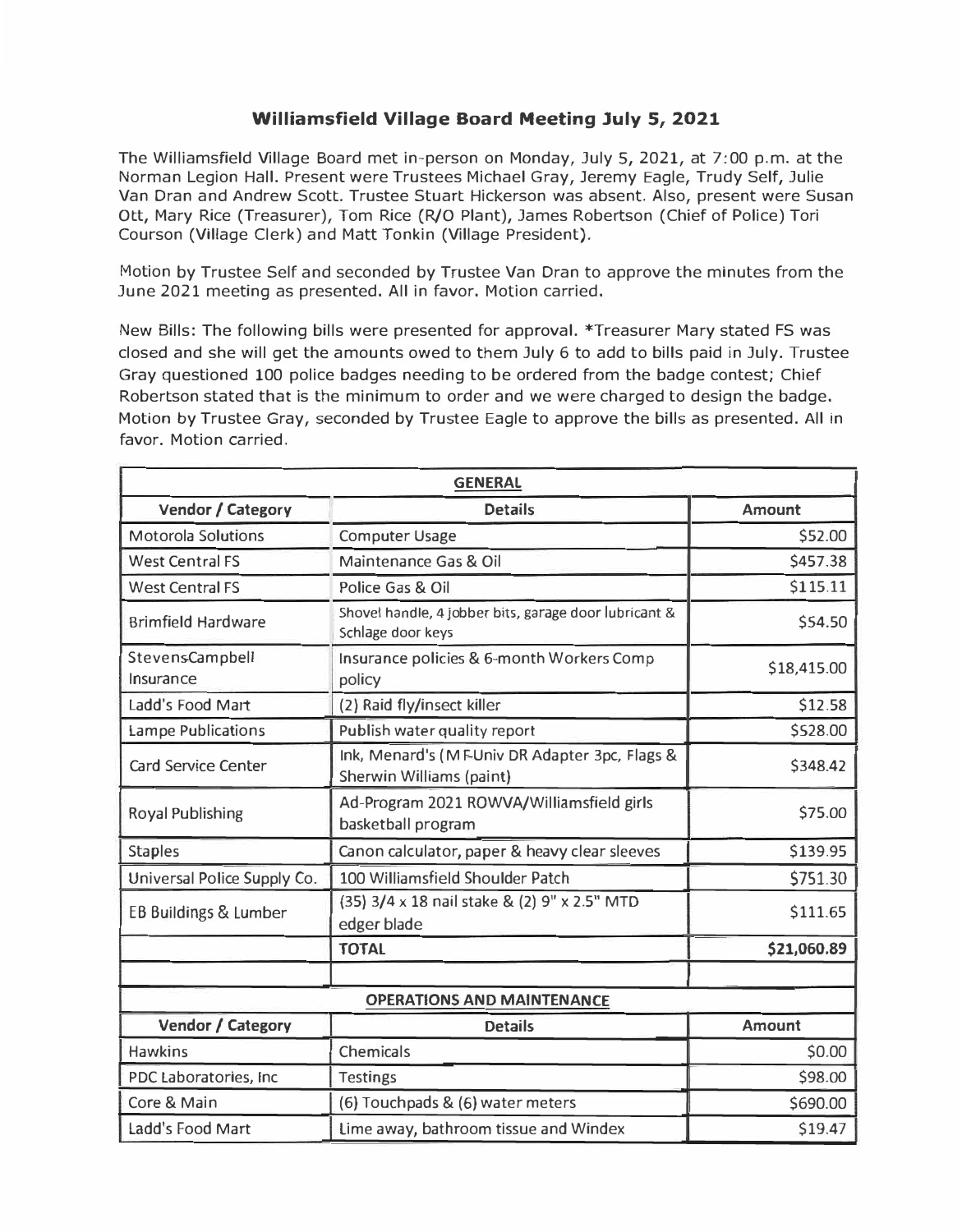| <b>Brimfield Hardware</b>   | Box rags & keys                                                                                          | \$21.96       |  |  |
|-----------------------------|----------------------------------------------------------------------------------------------------------|---------------|--|--|
| West Central FS             | Weed killer                                                                                              | \$17.12       |  |  |
| USA Bluebook                | 1/4" x 1/4" tube, PVDF male connector & 24"<br>offset Aluminum pipe wrench & 36" aluminum<br>pipe wrench | \$434.04      |  |  |
|                             | <b>TOTAL</b>                                                                                             | \$1,280.59    |  |  |
| <b>DOUBET-BENJAMIN PARK</b> |                                                                                                          |               |  |  |
| Vendor / Category           | <b>Details</b>                                                                                           | <b>Amount</b> |  |  |
| <b>Brimfield Hardware</b>   | Wasp & hornet spray & 18 ct 39-gal lawn/leaf<br>bags                                                     | \$11.98       |  |  |
| <b>MOTOR FUEL TAX</b>       |                                                                                                          |               |  |  |
| <b>Rask Transpiration</b>   | Hauling from Henry County -16.35 T patch mix                                                             | \$124.65      |  |  |
| Henry Co Highway Dept       | 16.38 T patch mix                                                                                        | \$999.18      |  |  |
| Riverstone Group, Inc.      | 324.12 Ton CM16A                                                                                         | \$4,942.84    |  |  |
| <b>Collopy Trucking</b>     | Hauling 324.12 Ton CM16A                                                                                 | \$3,727.38    |  |  |
|                             |                                                                                                          |               |  |  |

Financial Statements: Trustee Gray provided details on the review of financial statements, percent over and percent under for the month. Motion by Trustee Gray and seconded by Trustee Self to approve the financial statements. All in favor. Motion carried.

## Public Comment: NA

Correspondence: President Tonkin stated the Village received a letter from Ameren Illinois stating we are using unauthorized junction box and the Village has 30 days to install a 3" conduit & 400-amp feed from transfer switch to the main breaker in the RO Plant. The Village has used the junction box for 6 years when an upgrade was done, and Ameren was aware. Oberlander Electric quoted the Village \$4,600 for the install and the work will be done on July  $12<sup>th</sup>$ . Ameren will have to turn the power off and back on that day. Motion by Trustee Eagle and seconded by Trustee Self to have Oberlander Electric install the conduit and amp for \$[4,600.00](https://4,600.00). All in favor. Motion carried.

Street Report: Trustee Scott stated the summer helpers Waylon and Masen are working out well and are busy mowing. The oil and chip is scheduled for the week of July 19**th;** a notice will be published on Facebook to make residents aware of the road closures. A few people have asked if there is anywhere else to stockpile the rock for the project; it is taking up space at the disc golf parking lot. Don and Mark have started repairing/replacing sidewalks on Pine and Knox Street and will work west. Based on feedback from Andy Logsdon (BCZ) President Tonkin suggested not repairing sidewalks on the East side of Highway 180 in case sidewalks are torn out for the next water phase project. Trustee Scott stated they watched the process of filling road holes using a spray injector patch asphalt trailer and suggested the Village purchasing one with the Rebuild Illinois Grant or ARPA funds; the roads would not have to get oiled and chipped as often if this process is used for roads; there is a hot oil tank that sprays into the pothole in the needed section of the road and then chip is sprayed. The average cost of a used sprayer trailer is \$15,000 to \$25,000 and are around 5-6 hours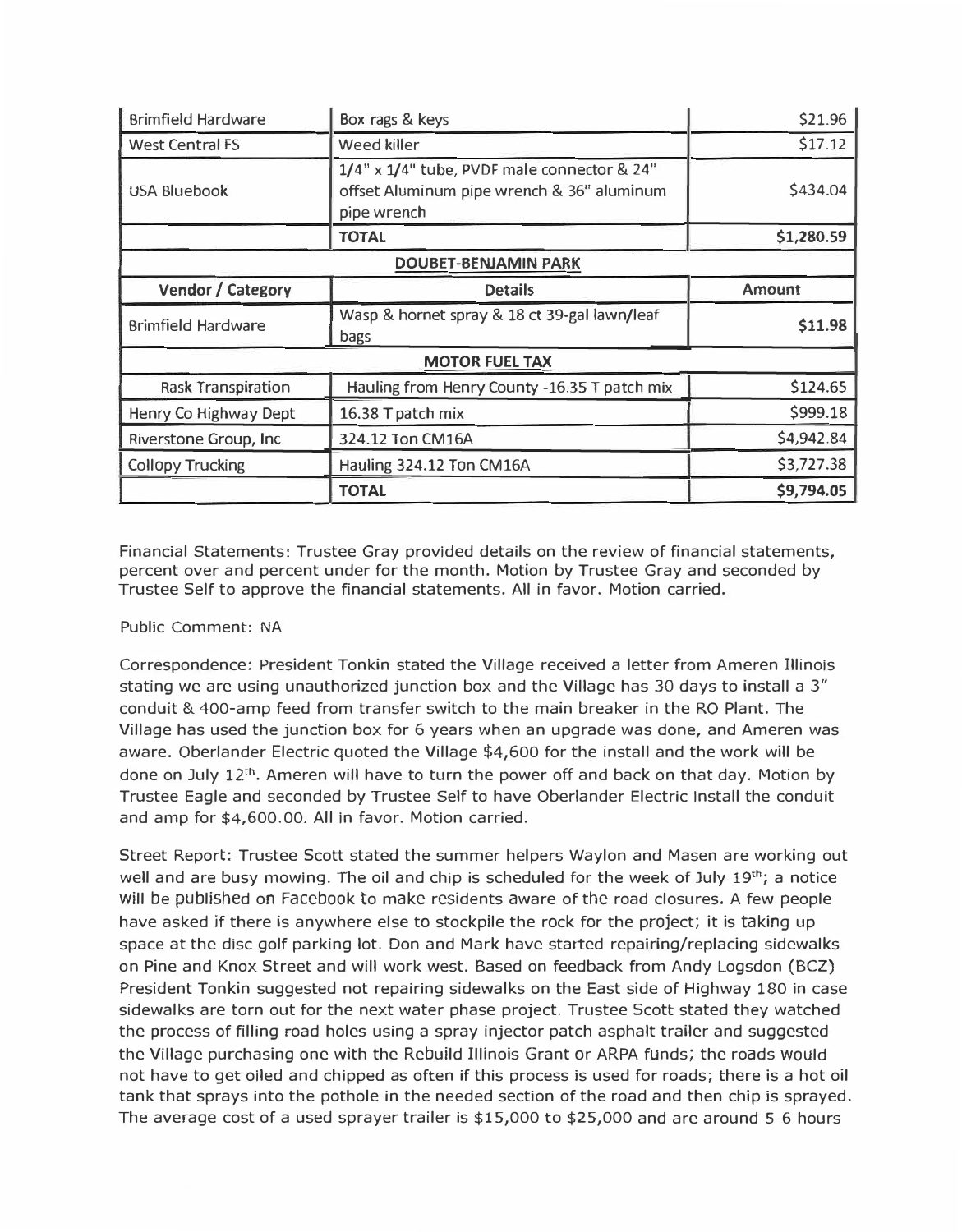away but will save funds spent on cold patch and oiling and chipping every year. After the oil and chip of the roads is complete, they will replace signs in need (stop, speed, school directions, street names, etc.) Trustee Scott spoke with !DOT worker Nancy Everett and she stated the Village needs the storm/sewer drainage system replaced/repaired; the manhole outside of KP Hall backs up and there are broken tiles throughout the Village that cause drainage and flooding issues; repairing sidewalks and streets put a band aid over a major infrastructure issue. Trustee Scott is going to reach out to Giselle at WIU (MAPPING) or Jared at WIRC to inquire on grants/assistance.

Police Report: Chief Robertson stated PSS/Knox County will be upgrading to a new report system county wide roughly June 2022 and will allow police staff to look up license plates, driver's license etc. without the Secretary of State system that costs the Village \$600 a year, the Village has about 3 years to purchase body cams that will be required, the Board suggested more police coverage on North Pine due to excessive speeding. The following calls for service were handled by the police department for the month of June:

| Category               | <b>Status / Resolution</b>      |  |
|------------------------|---------------------------------|--|
| (6) 911 calls          | All accidental dials NR         |  |
| (4) Person down        | Medical/fire                    |  |
| Alarm                  | Accidental (bank)               |  |
| Harassment             | Report on File                  |  |
| Stray dog              | County handled                  |  |
| <b>Battery</b>         | <b>Report on File</b>           |  |
| Other animal complaint | Followed up on/information only |  |
|                        |                                 |  |
|                        |                                 |  |
|                        |                                 |  |

## **POLICE REPORT**

## **CITATIONS ISSUED IN JUNE**

| <b>Violations</b>    | <b>Citations</b> | <b>Warnings</b> |
|----------------------|------------------|-----------------|
| Seatbelt             |                  |                 |
| Speeding             |                  |                 |
| Disobeyed Stop Sign  |                  |                 |
| Ordinance Violations |                  |                 |
| Other                |                  |                 |

Park Report: Trustee Eagle stated an ice cream social will be held July 25**th** from 6-7: 30 at Doubet-Benjamin Park, the Eagle Scout pavilion project discussed at the last meeting has been approved by the Scouts, the Parks Association will start working on the caboose to prepare for power once the emergency siren is relocated, a disc golf tournament organizer is going to meet with the Parks Association to discuss making the course more competitive to hold tournaments and if it's not overly expensive, they will make the changes. Trustee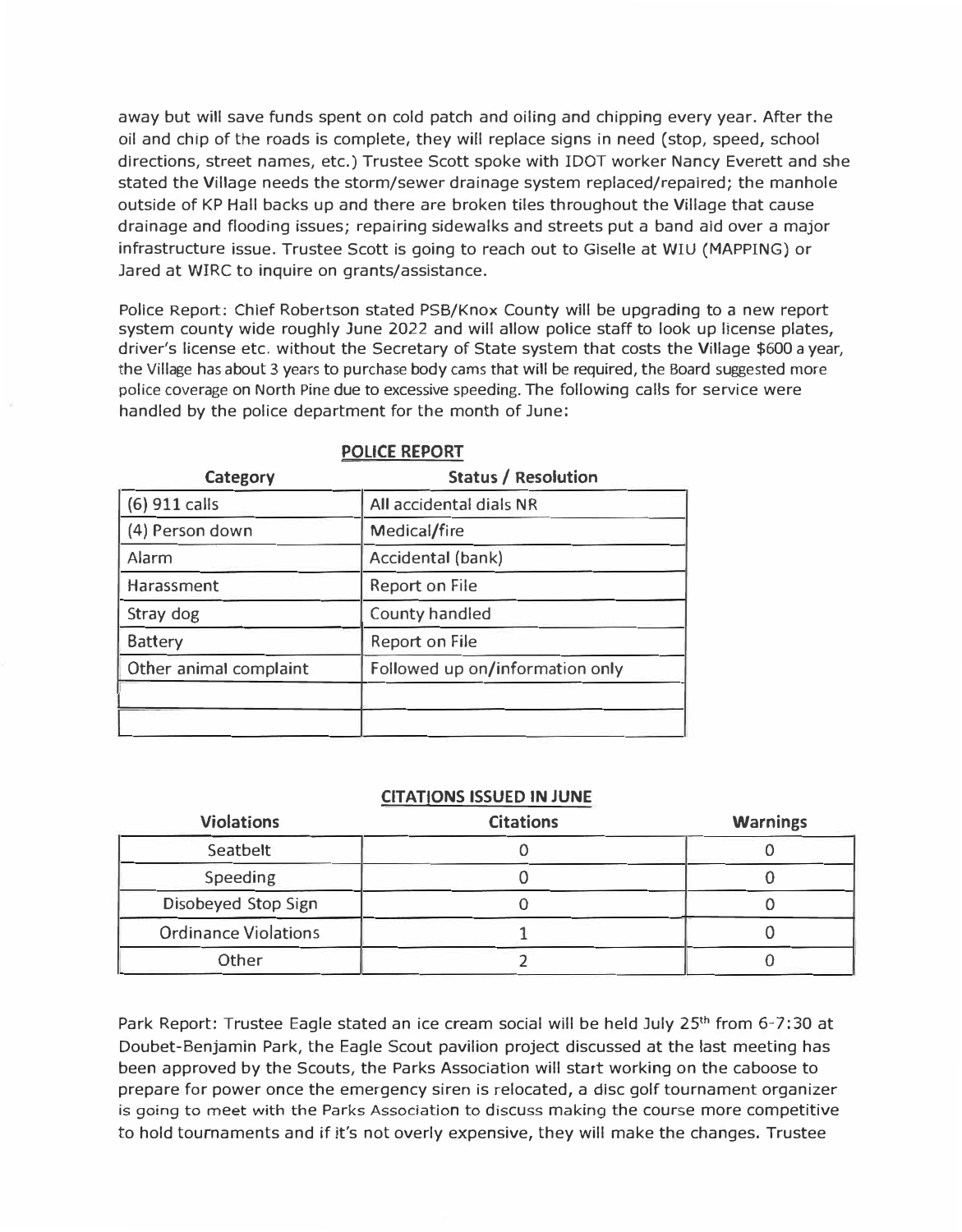**Eagle asked the Board if WADCO replaces the worn banners on main street that hang on light poles; can the maintenance department put them up and take them down like the Christmas lights, the Board approved. Due to the long timeline to get liquor license, insurance, etc. the Baseball Association is going to hold a golf outing at Lake Calhoun instead of an adult kickball tournament. Superintendent Tim Farquer approached the Village about possibly donating/leasing the section of land where the sand volleyball court it for an official soccer/football field. Tim stated an upgraded practice baseball field can be put in where the soccer goals currently are that games can be held at (youth and adult games not requiring lights). The Board discussed the cons first; the Village does not want to lose assets and control of the land, parking would be almost impossible for soccer/football games, the homeowners might not be on board, the library might not want their parking lot used for risk of wear and tear and garbage. The pros are that it would bring people to Williamsfield, families may move here in part due to new field, and the practice field could be used even if the school wasn't open and operating (COVID). Tim suggested the school would be responsible for the cost of the new soccer fields and would contribute sand for the new baseball diamond and that the Village would pay to have the land graded for the new practice field. Tim suggested a not-to-exceed commitment of up to** \$15,000 **from the Village, if the school maintains all the fields after the work is complete. Trustee Van Dran inquired about insurance. The Village Board would like more information, an official draft of the fields, an official quote of cost and would like to know if and what the School Board has approved.** 

**Veteran's Park Report: President Tonkin stated the advisory Veteran's Park Committee had their last meeting and the Board has the final** *vote* **on the renovations to Veteran's Park, he presented a sketch of the possible renovations. Another section of the floor at the band stand has fallen through and caution tape needs to put around it; the Committee would like to** *move* **forward with the Veterans Park sign for** \$7,500; **the Kress Foundation has offered to pay** \$3,750 **if either the Norman Foundation or the Village will agree to match** \$3,750 **within 90 days. The Board questions the location and size of the new sign, Trustee Gray stated the sign is like the library sign and it will go in front of the cannon. The Ralph Norman Foundation was asked to match the** \$3,750 **and declined. Trustee Eagle stated according to the survey that was mailed out; the residents #1 request is a farmers/vendor market and if the park is divided east and west the market will not be visible from the streets; Trustee Scott stated a Veteran suggested moving the monuments and opening up the front of the park so the pathway leads in between the monuments and they can all be viewed while walking to the back of the park and the market will be more visible and open. Trustee Gray stated the Legion is not going to move the monuments. The Legion agreed to maintain the monuments and the sign but will not fund the new sign.** 

**Infrastructure and Maintenance: Trustee Scott inquired if the Board was interested in a written agreement with Township to use each other's equipment instead of a handshake. The Village and Township had an agreement to share salt and sand; we used the salt, but the township didn't use sand and the Village owes for the salt and the salt cannot be used in the future do the roof leaking and causing the salt to lump up. The Board agreed. President Tonkin created a tax-exempt Amazon Business account to help prevent costly and timeconsuming trips to a store for purchases for the maintenance department. Trustee Scott and**  Clerk Courson were added as authorized account members. Trustee Scott asked **the** Board if **the maintenance department could have a debit card with a small limit on hand to help**